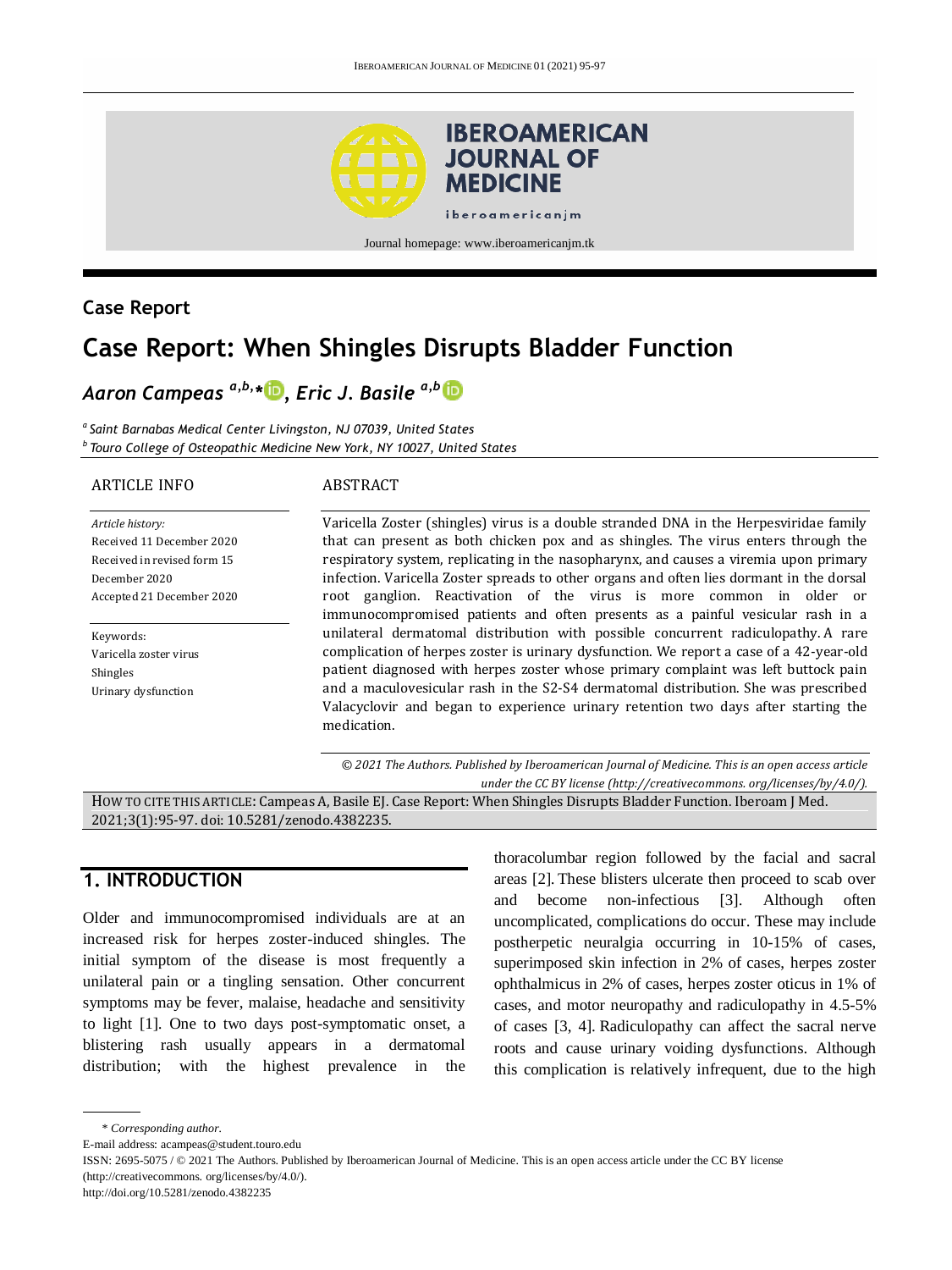incidence of shingles, it is critical to recognize this complication as a possible manifestation. A missed diagnosis of Varicella Zoster Virus (VZV) induced urinary dysfunction may lead to long term complications [5]. In this manuscript, we review a rare case report of zosterinduced urinary dysfunction and aim to aid physicians in recognizing and providing treatment for the condition.

# **2. CASE REPORT**

A 42-year-old female presented to the emergency department (ED) with a painful rash on her left buttock and urinary retention for the past two days. She was previously diagnosed with shingles four days before appearing in the ED and was started on a ten-day course of valacyclovir. She had no past medical conditions and was afebrile on the day she was seen. The physical exam was remarkable only for a distended bladder on palpation and an S2-S4 dermatomal vesicular rash (Figure 1) extending onto the vulva and introitus. Tramadol was administered in the ED to relieve the pain. A post void bladder scan revealed a residual volume of 824 ml (Figure 2). A neurology consult was obtained, which recommended MRI of the cervical, thoracic and lumbar spine. These scans were unremarkable as were urinalysis and routine blood tests. A urology consult suggested the likely etiology was bladder areflexia due to shingles. The urologist recommended that the patient be discharged with a Foley catheter and leg bag. The patient refused and requested the removal of the Foley catheter. The patient was able to void successfully as measured by follow up bladder scan indicating 0mL residual volume. The patient was discharged with instructions to return for urinary retention and urologic



*Figure 1: Varicella Zoster Virus-induced rash in the S2-S4 dermatomal distribution.*

follow up.

### **3. DISCUSSION**

VZV-induced bladder dysfunction was first reported by Davidshon in 1890 [6]. Although rare, it is an important complication of Varicella Zoster. A large institutional review found that approximately 4.0% of cases resulted in urinary voiding difficulties with a large percentage increase in urinary dysfunction if the dermatomal distribution was in the sacral region [6]. Other studies indicate a strong positive correlation between zoster-related pain and voiding dysfunction [7]. In addition to a sacral distributed rash and severe pain, other noteworthy associated symptoms which increase suspicion of VZV-induced urinary dysfunction include concurrent constipation, meningitis, or erectile dysfunction [8]. Acute VZV urinary retention is more common in the elderly, but has been reported in all ages including congenitally [9].

Possible etiologies of VZV-induced bladder dysfunction include cystitis-induced dysfunction, neuritis-induced dysfunction and myelitis-associated dysfunction. Cystitisinduced zoster infection occurs due to virion invasion and proliferation within the bladder and presents as hematuria, dysuria, and urinary dysfunction. Myelitis-induced urinary dysfunction typically presents as an overactive bladder. Neuritis-induced bladder dysfunction typically occurs with invasion of lower motor neurons and presents with bladder and detrusor areflexia. Due to the lack of hematuria, negative urinalysis, and lack of history indicating an overactive bladder in the patient, neuritis-induced bladder areflexia is the most likely diagnosis [6].



*Figure 2: Ultrasonographic image of a showing a distended bladder, which is common in Varicella Zoster Virus induced urinary dysfunction.*

The condition often resolves without intervention [10]. The